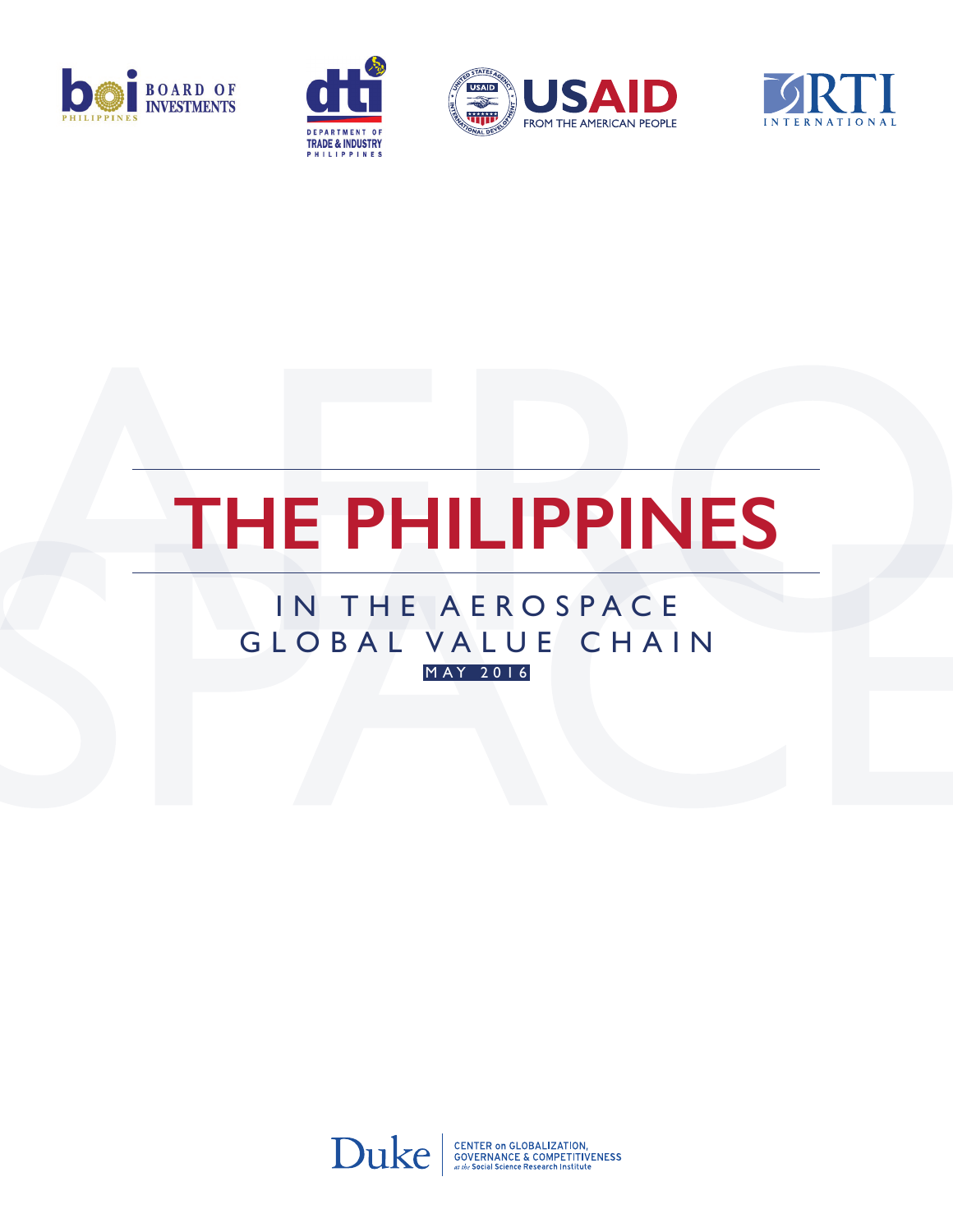This research was prepared by the Duke University Center on Globalization, Governance and Competitiveness (Duke CGGC) on behalf of the USAID/Philippines, through the Science, Technology, Research and Innovation for Development (STRIDE) Program. This study is part of the Philippines Department of Trade and Industry (DTI) Board of Investment (BOI) Roadmap Initiative for the revitalization of the manufacturing industry in the Philippines. The report is based on both primary and secondary information sources. In addition to interviews with firms operating in the sector and supporting institutions, the report draws on secondary research and information sources. The project report is available at www.cggc.duke.edu.

### **Acknowledgements**

Duke CGGC would like to thank all of the interviewees, who gave generously of their time and expertise, as well as Richard Umali of the USAID Advancing Philippine Competitiveness (COMPETE) Project for his extensive support and feedback on earlier drafts.

The Duke University Center on Globalization, Governance & Competitiveness undertakes clientsponsored research that addresses economic and social development issues for governments, foundations and international organizations. We do this principally by utilizing the global value chain (GVC) framework, created by Founding Director Gary Gereffi, and supplemented by other analytical tools. As a university-based research center, we address clients' real world questions with transparency and rigor.

### www.cggc.duke.edu

Center on Globalization, Governance & Competitiveness, Duke University © May 2016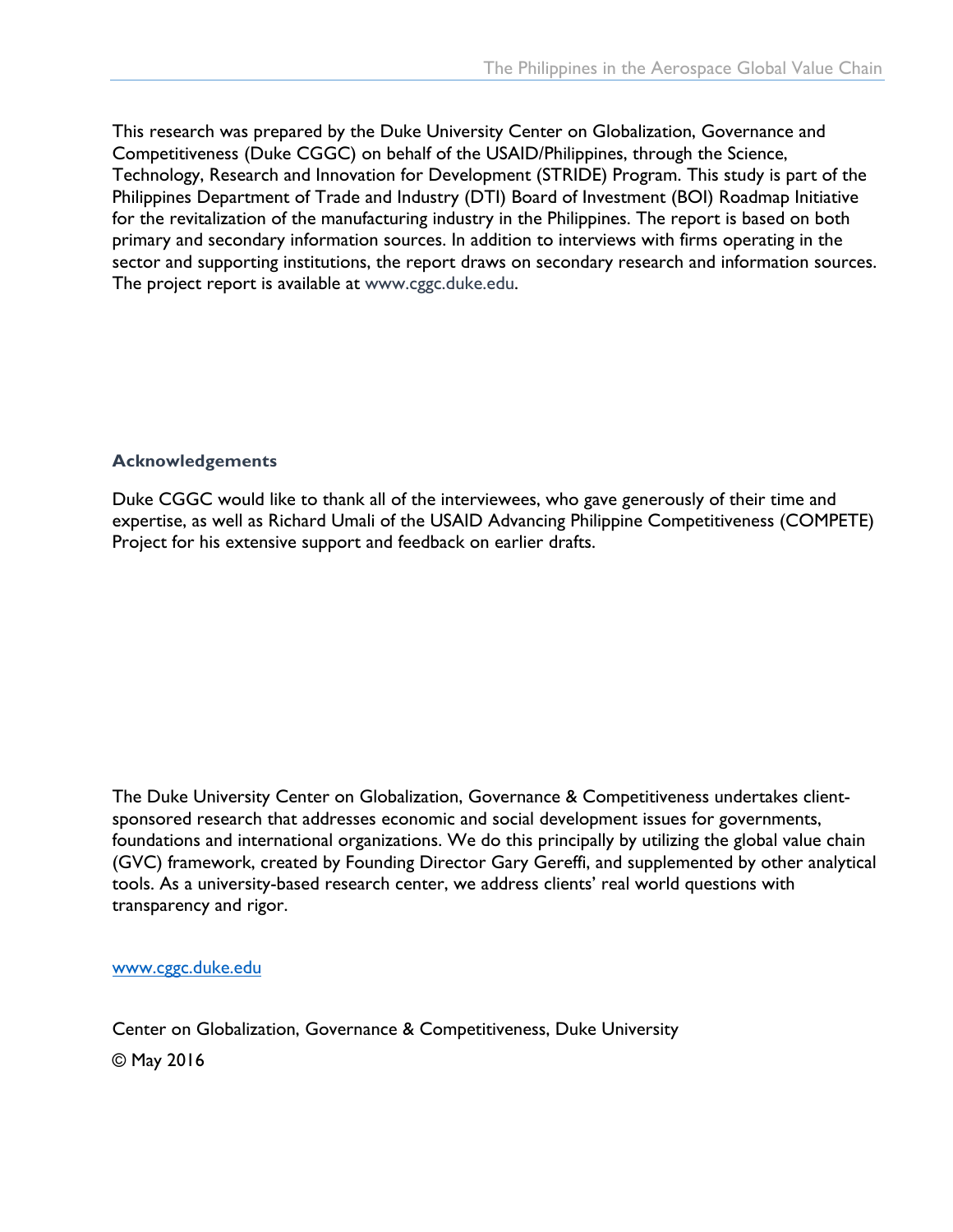## **The Philippines in the Aerospace Global Value Chain** Executive Summary

**FINAL DRAFT FOR REVIEW**

May 2016

Prepared by

Penny Bamber, Stacey Frederick and Gary Gereffi Center on Globalization, Governance & Competitiveness, Duke University

Prepared for

USAID/Philippines

This study is made possible by the generous support of the American people through the United States Agency for International Development (USAID). The contents are the responsibility of Duke University Center on Globalization, Governance and Competitiveness and do not necessarily reflect the views of USAID or the United States Government.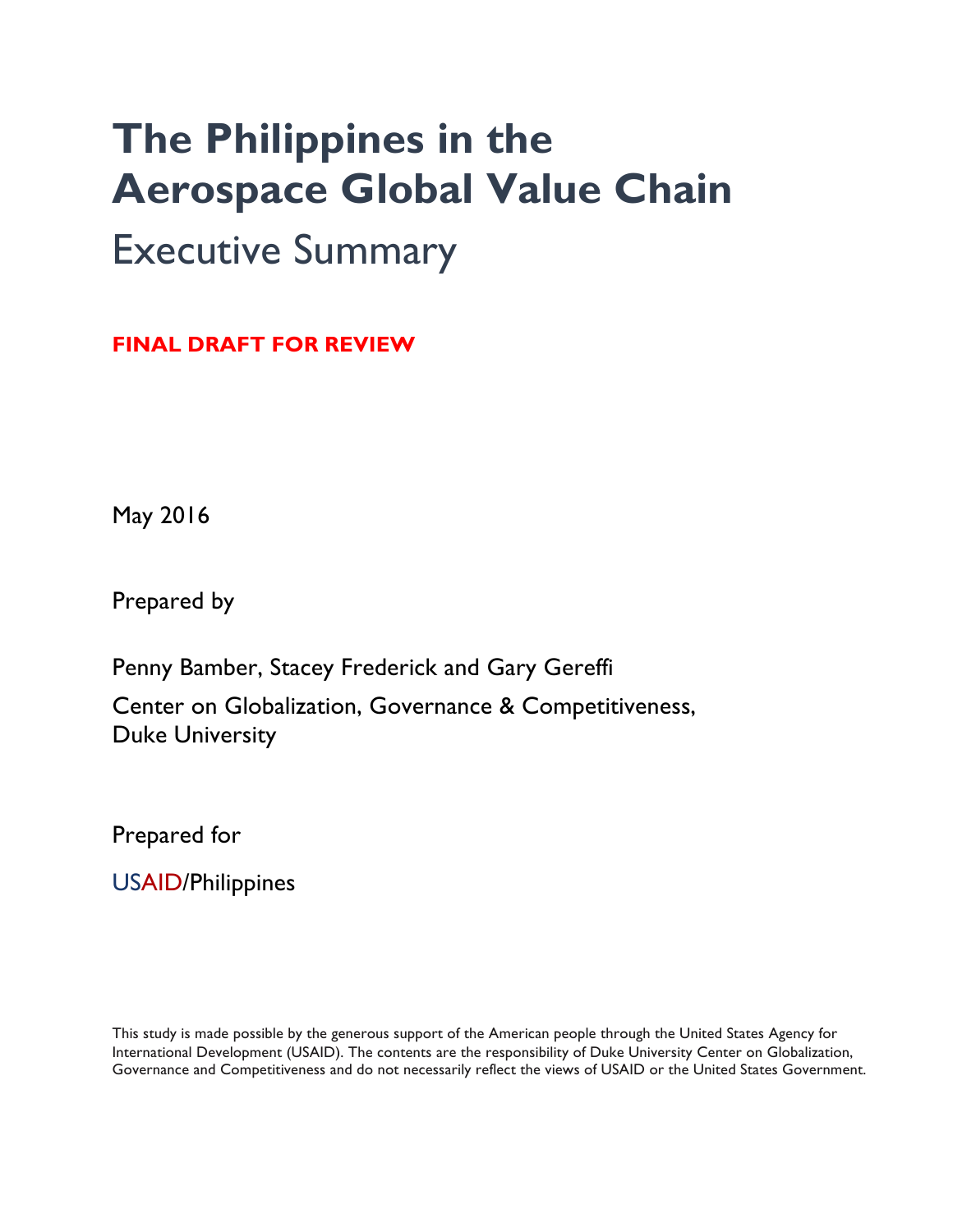### **Executive Summary**

This report uses the Duke CGGC Global Value Chain (GVC) framework to examine the role of the Philippines in the global aerospace industry and identify opportunities for the country to upgrade. The Philippines is a newcomer to the growing global aerospace manufacturing industry. Although the country has been host to a major flight controls manufacturer since 1985, the industry really only began to expand within the past five to ten years. During this recent period (2007-2014), the country has rapidly ramped up its aerospace manufacturing exports, reaching US\$604 million in 2014 and more than tripling employment. The industry now employs 3,000 full time and 3,000 part time workers. Although still a very small player, accounting for less than 0.15% of the global industry, this incipient growth is promising. Both foreign firms and local suppliers that have established operations in the industry have already achieved some degree of upgrading within a short timeframe. These include expanding the product lines served, obtaining essential process certifications and upgrading beyond basic assembly operations to undertake additional manufacturing processes such as machining as well as initiating procurement and engineering functions in country.

### **The Aerospace Global Value Chain**

The global aerospace industry is a multi-billion dollar industry, estimated to be worth over US\$650 billion in 2014, with global trade over US\$400 billion. The industry, which includes the development of aerospace systems for both the commercial and defense markets, is one of the largest producers of high-technology goods in the global economy. Key characteristics of the Aerospace GVC include:

- **The aerospace GVC is comprised of seven stages,** including research and development (R&D) and design, components manufacturing, sub-assembly, systems integration, post-sales services (e.g. parts supply, maintenance, repairs and overhauls (MRO)) and end-of-life activities. Sub-assemblies include airframes, propulsion engines, fuel systems, landing gears, avionics and flight control systems (flight, navigation and communication systems), electrical power supply, and interior fittings amongst others.
- **The civilian aerospace market is experiencing a period of strong growth** as a result of replacement of aging fleets, the surge in air traffic in developing countries and an ongoing shift towards more fuel-efficient planes. Boeing forecasts total commercial jet deliveries of 38,000 aircraft by 2035. Airlines in Asia are becoming important customers for new aircraft. Asia-Pacific accounted for one third of both Airbus and Boeing's 2015 deliveries. This strong global demand has resulted in aircraft manufacturers and their suppliers becoming increasingly focused on ramping up production, driving the need for additional manufacturing capacity in the industry. This has created opportunities for new actors to enter the industry.
- **The aerospace GVC is highly concentrated and is becoming more so as firms** consolidate in response to an increase in outsourcing by the leading integrators, Airbus and Boeing. This supplier-driven chain is heavily dependent on sophisticated and expensive technology platforms developed by a very small numbers of firms who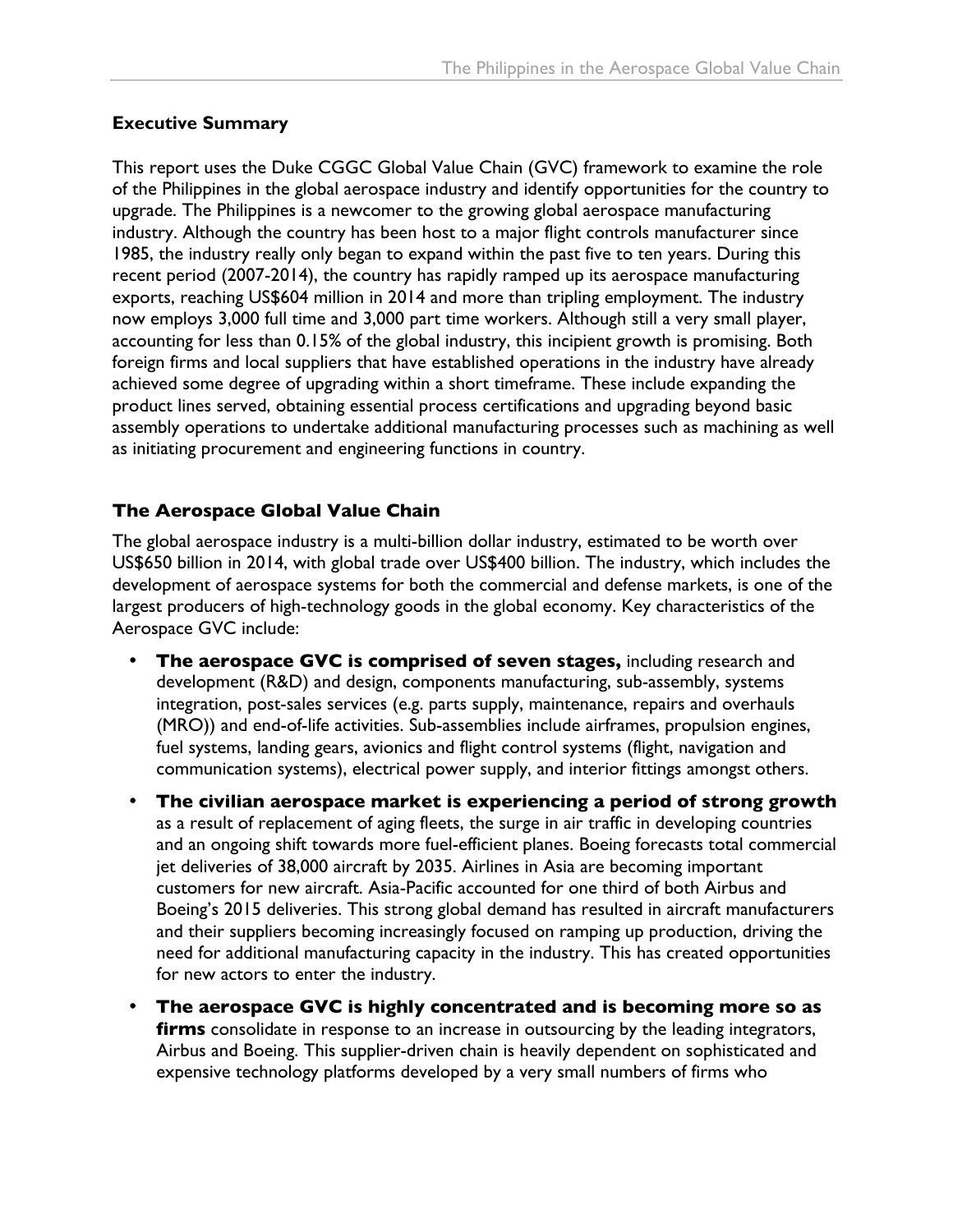determine which other actors can participate in the value chain. Combined with low volumes, and high regulatory costs, these technological and financial barriers make the entry very difficult in manufacturing stages of the chain. This means location decisions for the industry are in the hands of a very small number of firms.

• **The industry has not globalized to the extent many initially predicted.**  The manufacture of final aircraft is concentrated in a handful of countries home to major aircraft manufacturers: Brazil (Embraer), Canada (Bombardier), France, Germany (Airbus), and the US (Boeing) with China and India emerging as new players in final craft exports. Between 2007-2014, global trade in components and sub-assemblies has increased by approximately 25%;<sup>1</sup> yet, the sector remains consolidated with the top 20 supplier countries continuing to account for over 90% in most product categories and the top three countries concentrating almost 60% of the total industry. The only newcomers to enter the global top 20 during this period were India, Poland and Russia. The main players from the Global South that have emerged as participants in this industry are: China, India, Malaysia, Mexico, Poland, Singapore, South Africa, and South Korea.

### **The Philippines in the Aerospace Global Value Chain**

The Philippines is one of the newcomers to the aerospace GVC. Its incipient participation is concentrated in the manufacture and assembly of a small number of components and subassemblies in the interiors and flight controls systems, as well as some post-sales services such as MRO activities. Exports have accelerated in recent years, from almost negligible exports in 2010 to US\$604 million in 2014, 1% of the country's total goods exports. Exports are destined for several major aerospace manufacturing hubs, including a growing share to the European Union and the United States. Most firms sell directly into the primary manufacturing sector (i.e. plane assembly), however, at least one firm has already begun to sell into the more lucrative aftermarket. This early upgrading has helped create a total of 6,000 semi-skilled and skilled jobs, particularly amongst electrical, mechanical and industrial engineers, who account for close to half of employees in the sector.

The total number of firms in the sector is low but growing. Ten firms registered exports over US\$500,000 in 2014. Four Tier 1 firms are mainly production centers of global firms, which have engaged smaller local suppliers as they have sought to outsource more of their manufacturing operations. These foreign firms tend to be larger than their local counterparts – the largest two firms each have over 1,000 employees, and, although globally they attend more than one industry, they primarily serve the aerospace sector from their Philippines operations. Generally, local firms carry out machining and some finishing operations for components for these local Tier 1 firms, although they are beginning to develop some capabilities in direct exports. Geographically, these firms are dispersed; they are located mostly in EPZs in Luzon, to the North and South of Manila – in Baguio, Clark, Subic and the Batangas area.

 $\overline{a}$ 

 $<sup>1</sup>$  Excluding the US and UK components, which are reported together with final aircraft in trade statistics.</sup>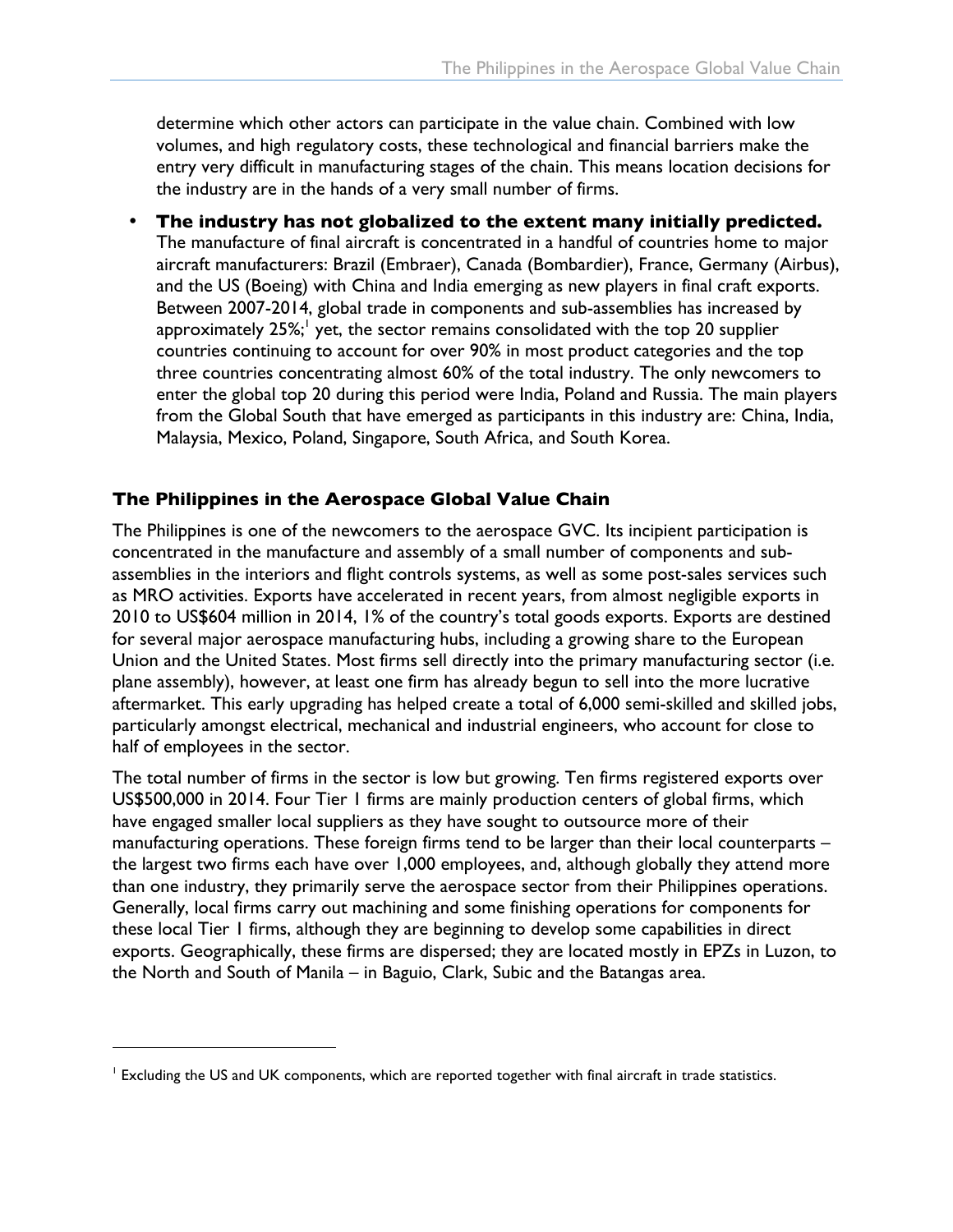Figure E-1 highlights the Philippine entry into aerospace GVC to date. No shading indicates no participation in the sector. Grey shading indicates there is at least one or more firm operating in the industry.





Source: Authors.

The recent entry of the Philippines into the aerospace industry has been mainly organically driven, leveraging the country's large qualified, English-speaking human capital pool, competitive export processing zone (EPZ) incentives and the existing manufacturing capabilities developed while serving the regional and global automotive and electronics industries.

- **A large number of low-cost, qualified English-speaking engineers.** Local universities graduate approximately 60,000 engineers annually in mechanical, electrical & electronic, and chemical engineering, well suited to product manufacturing and there is growing interest in industry-specific skills development with aeronautical engineering and technical programs gaining popularity.
- **Experience in the automotive and electronics industry.** While significant upgrades are required to move from these industries into the aerospace sector, they provide two important baseline advantages: (1) personnel with experience working in MNCs driven by lean manufacturing principles, and (2) a supply base with CNC machining capabilities.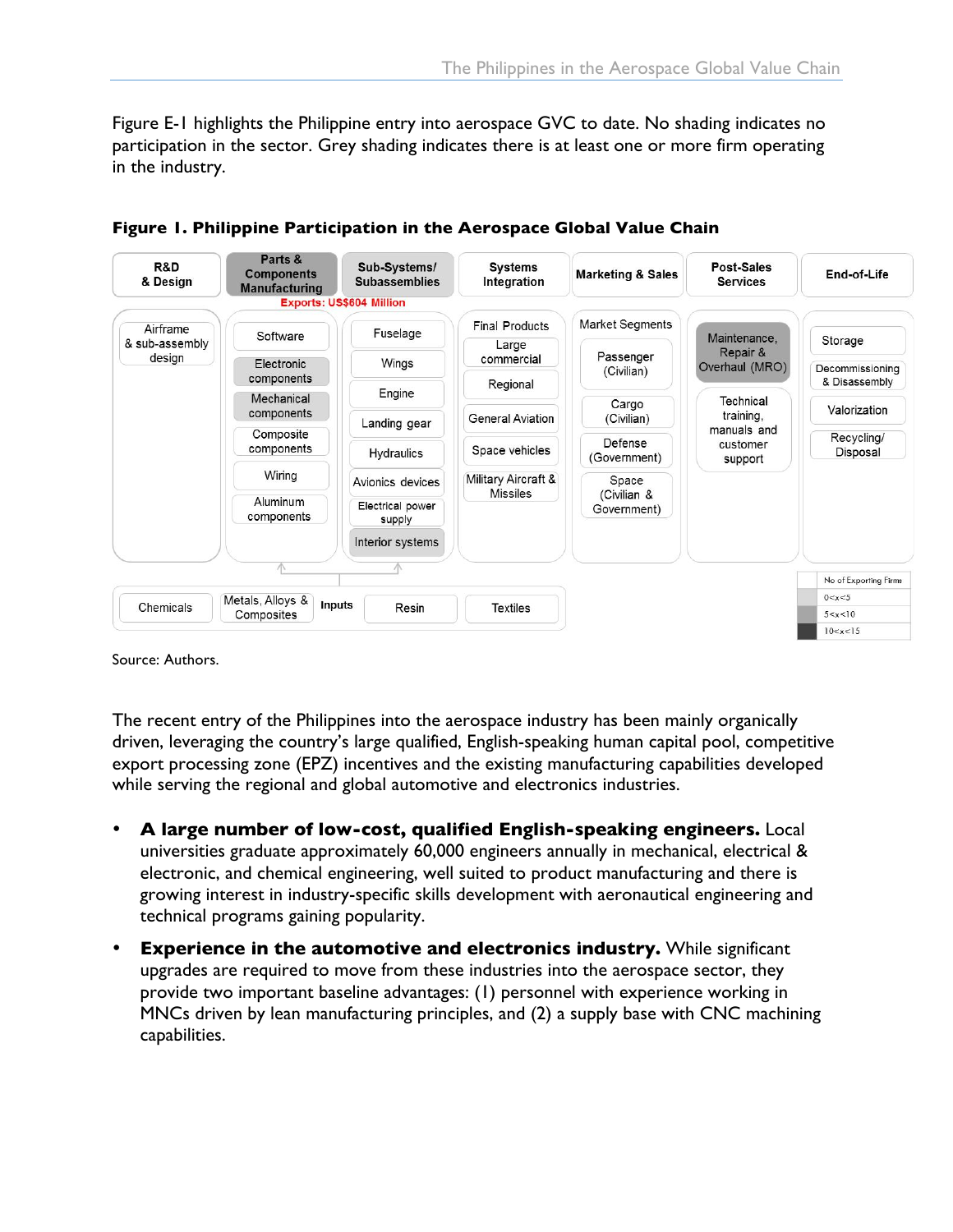- **Improved policy environment for export-oriented firms.** The EPZs, overseen by the Philippines Export Zone Authority, are well-respected in the region and seen as an advantage by firms. This EPZ support has now been complemented by DTI-Board of Investments led efforts to coordinate public, private and academic stakeholders in the industry in preliminary steps to establish national objectives and incentives for the industry. Aerospace manufacturing is listed as a priority sector in the Investment Priority Plan 2014- 2016.
- **Tariff-free Access to Key Markets.** Through the General Systems of Preferences in both the European Union (GSP+) and United States, the Philippines has tariff-free access to these key markets. India and the Philippines are the only GSP or GSP+ countries that operate in the aerospace sector in any significant way. Net imports in aerospace parts from Europe have surged in the past four years; from less than US\$500 million to close to US\$1.5 billion, as firms have brought the Philippines into their global production networks.

Certain efforts need to be made to overcome a number of key constraints to industry upgrading, including filling essential supply chain gaps, improving the regulatory environment for the aerospace sector – particularly with respect to bilateral and multilateral agreements on safety and export controls – and alleviating challenges in logistics and energy infrastructure and service.

- **Supply chain gaps**. Local suppliers only provide basic machining and processes. More high-end machining operations in multi-axis and precision machining are required. In particular, there are no firms yet providing NADCAP-certified processes in chemical or heat treatment for the industry or in working with composite materials. This means that products have to either be made in-house at Tier 1s or they have to be shipped to/from the US or other locations for painting, coating and other finishes, limiting further integration.
- **Lack of Key Regulatory Agreements** including Bilateral Aviation Safety Agreements (BASA) and membership in the Wassenaar Arrangement. The lack of existing BASAs in place with major aerospace manufacturing hubs places the Philippines at a disadvantage compared to its regional peers, Malaysia, Singapore and Vietnam. Firms must rely on agencies abroad to certify the airworthiness of their products, adding cost and delays. Export controls also do not yet comply with those outlined in the Wassenaar Arrangement and thus the country cannot manufacture components destined for the Defense sector. This also hinders access to dual-use technologies used for Civilian market products.
- **Logistics & Infrastructure:** Port congestion means that companies have to hold higher inventories of required raw materials and use more expensive shipping methods (e.g. air freight) in order to meet customer schedules. Although margins in the aerospace sector can allow for more expensive shipping options, these increase the cost to operations in the country and erode the advantages generated from labor arbitrage.
- **Energy Supply:** The cost and supply of energy is an economy-wide constraint to development. In this sector, it affects both the components manufacturing and assembly